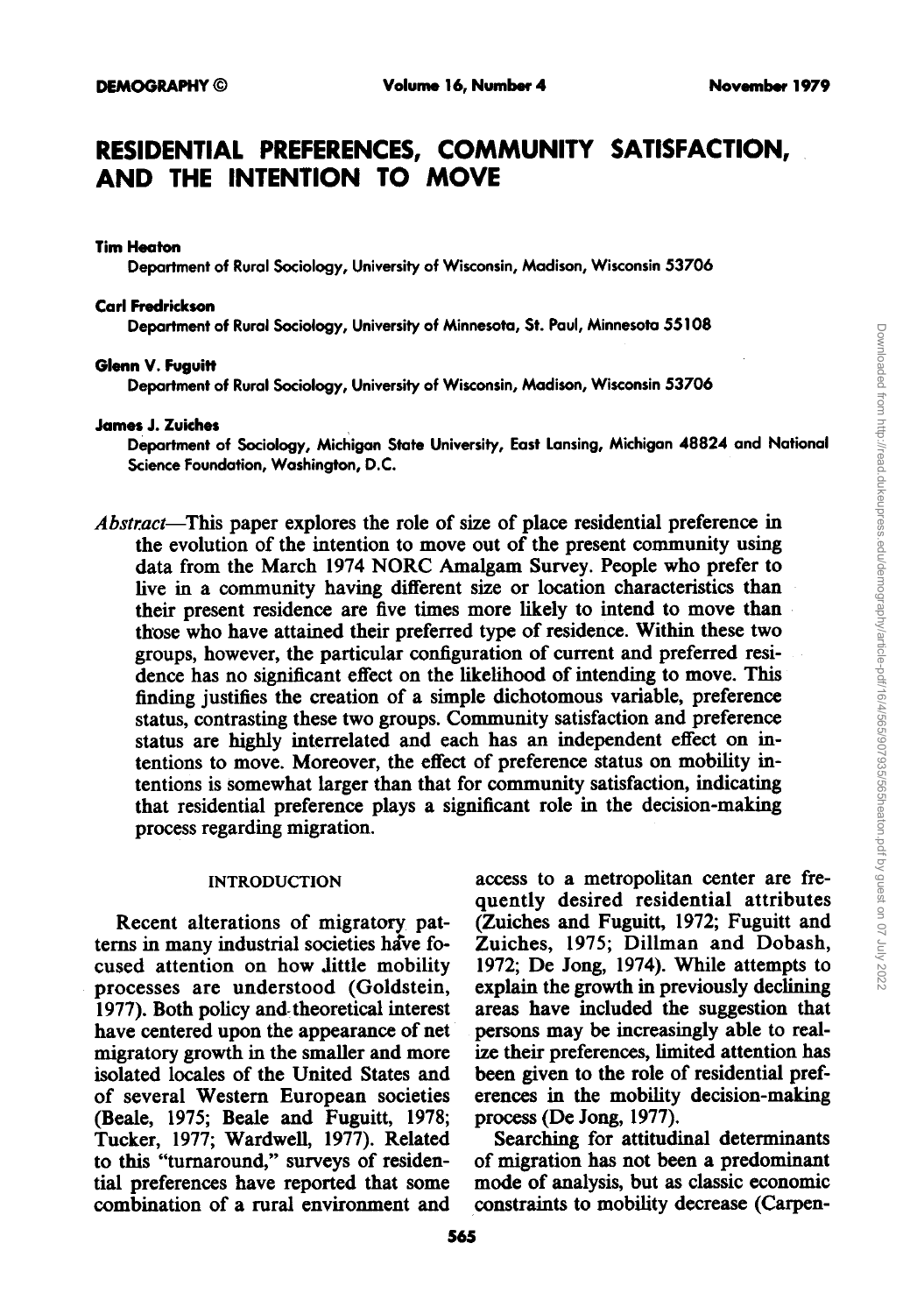ter, 1977), the noneconomic aspects of migration decisions take on new relevance. The recent work of Speare, Goldstein and Frey (1974) emphasized evaluation of residential satisfaction as one stage in a sequential series of decisions regarding mobility. In this way, they focused on attitudes toward the place of origin. In our research we incorporate residential size of place preference as a measure of attitudes toward places of potential destination into a model predicting migration intentions. We then examine the relationships between residential preferences, community satisfaction and migration intentions.

## RESIDENTIAL PREFERENCE AND THE INTENTION TO MOVE

It has been noted elsewhere that migration may be increasingly influenced by preferences in recent years (Fuguitt and Zuiches, 1975; Zuiches and Rieger, 1978). Miller (1977) argues that the "preferences" of a highly mobile segment of American society may have more strongly affected interstate migration differentials in the 1965-70 period than in the previous decade. Longitudinal studies suggest that recent mobility is "consumption" rather than "production" oriented (Duncan and Newman, 1975; Roistacher, 1975). Various changes in the demographic and economic structure could account for the importance of noneconomic determinants of migration. As more people retire at earlier ages, a larger segment of the population is not dependent on the location of employment opportunities. Affluence and leisure time have created recreational growth in rural settings (Fuguitt, 1977; McCarthy and Morrison, 1978). Moreover, improvements in transportation and communication networks have made it possible for residents in previously remote areas to enjoy many benefits formerly restricted to urban centers (Phillips and Brunn, 1978).

Although size of place of preferred residence is not always strongly related to the mobility measures (Zuiches, 1977), the bivariate relationship between preferences and mobility overlooks an impor-

tant aspect of the decision-making process: it is not preferences per se that motivate migration but a discrepancy between a preference and actual location. The concept of "preference status" indicating the discrepancy between actual and preferred location is easily measured by examining a matrix of current residence size-classes by preferred residence size-classes. In its simplest form, on-diagonal respondents reflect no discrepancy (yet may still feel dissatisfied with their current place) and off-diagonal respondents prefer another size-location type of community (yet may be satisfied with their current location). We anticipate that persons on the diagonal of this matrix (those whose current and preferred location coincide) are less inclined to move than those off the diagonal, but persons having particular combinations of current and preferred residence within these two broad categories may exhibit unusually high or low propensities of moving. Thus, the first step of our analysis will be to identify configurations of current and preferred residence with different likelihoods of moving.

In the second section of the analysis we incorporate a respondent's residential preference status and community satisfaction into a simple model of migration intentions. At issue here is the degree to which preference status measures an important aspect of factors affecting migration intentions, over and above a global measure of community satisfaction. As a starting point the mobility model derived by Speare (1974) and his predecessors Wolpert (1965; 1966) and Brown and Moore (1970) stresses the importance of community satisfaction in the decision to move. Because their analysis was based on mobility in a single labor market, however, the authors acknowledged that the selection and location of alternative communities remained an undeveloped portion of their theory (Speare et al., 1974, p. 181). Our inclusion of size of place preference status adds information on the role of perceptions of the alternatives to cur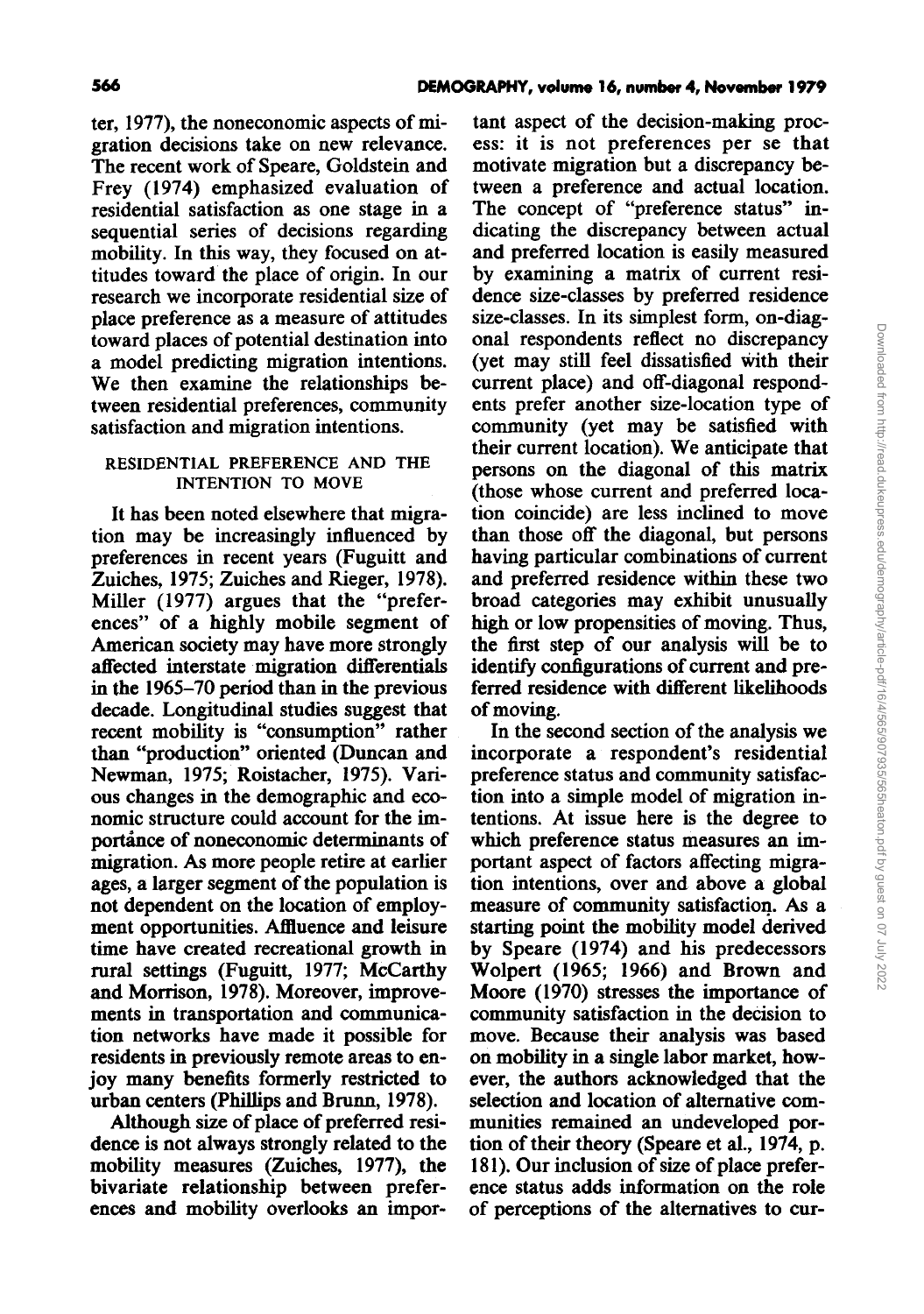rent place of residence in the decision to migrate.

In generalizing to a broader class of moves, Speare et al. (1974, p. 181) suggest that the territorial scope of the search for alternatives may extend beyond the searcher's personal experience. Unlike the search for alternative sites in intra-urban moves, there is little actual discovery and evaluation of alternatives in the migration process. As Lansing and Mueller (1967, p. 210) have observed, only a minority of moves involve active consideration of multiple sites and fewer still are preceded by actual evaluation via trips to the proposed destination. Much knowledge used in the evaluation of alternative community locations is acquired secondhand from friends or relatives, or drawn from a set of pre-existing values about the characteristics of broad types of communities. Some alternative choices may be based on the broad set of societal assumptions about the community ambience associated with sites of a certain size and location (Blackwood and Carpenter, 1978; Hadden and Barton, 1973).

By inquiring of persons what community residence they most prefer, we attempt to discover the size and location of a community from which they feel they will derive the most satisfaction of all size-location combinations offered. The primary consideration is the degree to which discrepancy between this preferred alternative and current residence is related to satisfaction with the community of residence and alters the respondent's intention to move.

## DATA AND METHODS

The data reported here are from NORC's Amalgam Survey of the total noninstitutional U.S. population aged 18 and over, conducted in March, 1974. The question added to this survey by Fuguitt and Zuiches which concerned preferred types of residence was worded as follows:

"We are also interested in the kind of community you would prefer to live in now, if you had your choice.

Thinking in terms of both size and location, which of these types of community would you like best to live in?

- A. In a large metropolitan city (over 500,000 population)
- B. In a medium-sized city (50,000 to 500,000 population)
- C. In a smaller city or village, but within 30 miles of a large or medium-sized city (under 50,000 population)
- D. In a smaller city or village, more than 30 miles from a large or medium-sized city (under 50,000 population)
- E. In the country, outside of any city or village, but within 30 miles of a large or medium-sized city
- F. In the country, outside of any city or village, more than 30 miles from a large or medium-sized city."

A similar question yielded classifications with the same categories for present residence. In a previous survey those interviewed appeared to have little difficulty in accurately reporting the size and location of current residence. (For details, see Fuguitt and Zuiches, 1975).

Our satisfaction variable was created by having respondents rank themselves on a scale of satisfaction with their community of residence. The five-category scale ranged from "a very great deal of satisfaction" to "no satisfaction." We dichotomized this ranking into groups of relatively satisfied and relatively dissatisfied persons by splitting the scale at its approximate midpoint. This was between persons expressing "quite a bit of satisfaction" and only "a fair amount of satisfaction" with the community.

To ascertain migration intentions, respondents were asked how likely it was that they might move out of the present community in the next three years. Those who reported that they definitely would move and those who reported that they probably would move were coded as intending to move. Those replying that they might move (50-50 chance), probably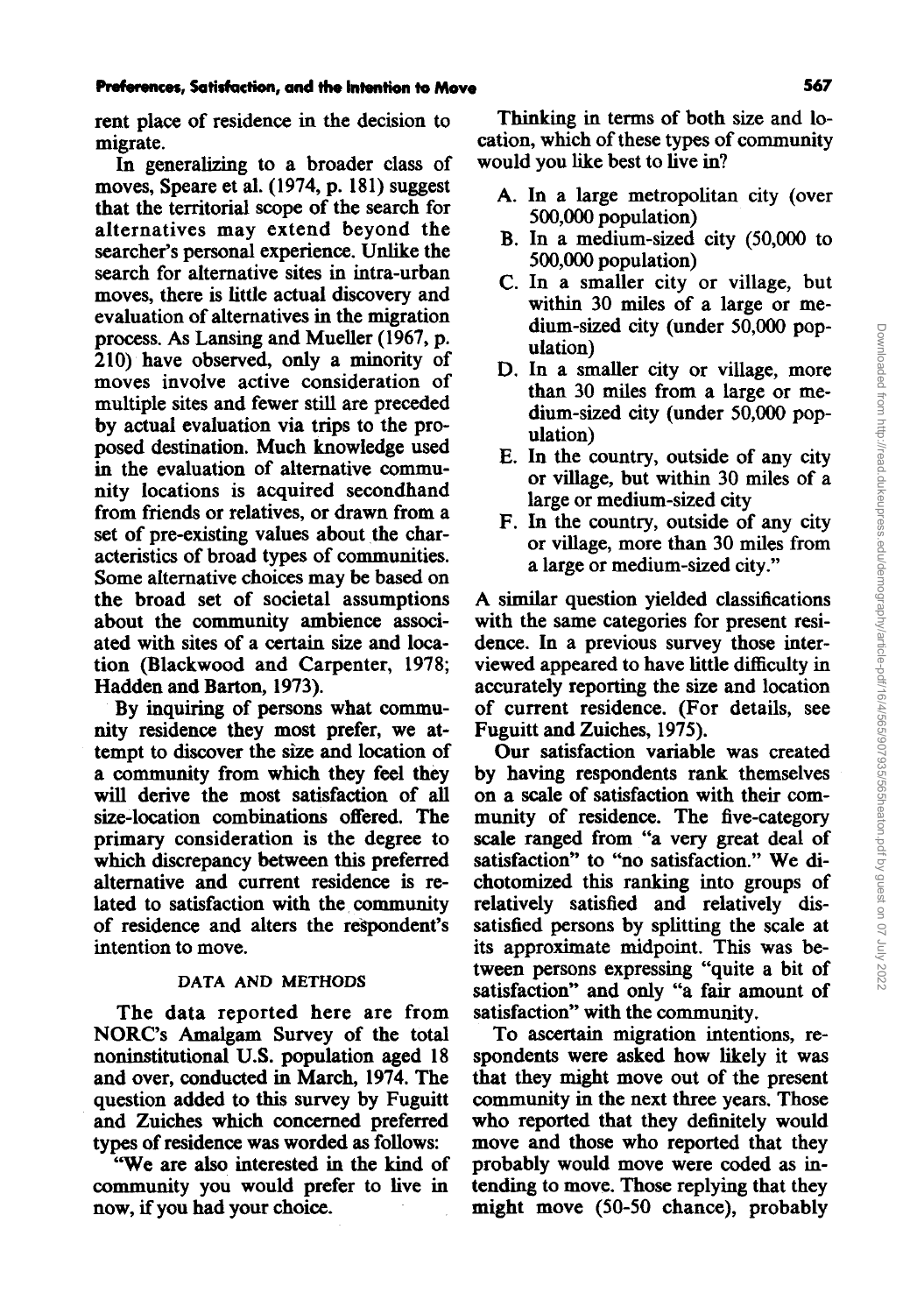| S<br>8 |
|--------|
|        |
|        |
|        |
|        |
|        |
|        |
|        |
|        |
|        |
|        |
|        |
|        |
|        |
|        |
|        |
|        |
|        |
|        |
|        |
|        |
|        |
|        |
|        |
|        |
|        |
| j      |
|        |

|                                                                                                           |                                                                                                             |                             |                                                     | Preferred Residence   |                          |                                                      |                                               |
|-----------------------------------------------------------------------------------------------------------|-------------------------------------------------------------------------------------------------------------|-----------------------------|-----------------------------------------------------|-----------------------|--------------------------|------------------------------------------------------|-----------------------------------------------|
| Current Residence                                                                                         | City over<br>500,000                                                                                        | City $50,000$<br>to 500,000 | Within 30 Miles of City<br>Small city<br>or village | <b>Rural</b><br>area  | or village<br>Small city | More than 30 Miles from City<br><b>Rural</b><br>area |                                               |
|                                                                                                           |                                                                                                             |                             |                                                     | Observed frequencies  |                          |                                                      |                                               |
|                                                                                                           |                                                                                                             |                             |                                                     | INTEND TO MOVE        |                          |                                                      |                                               |
| City 50,000 to 500,000<br>City over 500,000                                                               | $\mathbf{a}$                                                                                                |                             |                                                     | ន                     |                          | ₽                                                    |                                               |
|                                                                                                           |                                                                                                             | $\mathbf{H}$ 4050           | <b>112</b>                                          | 232                   | <b>77</b>                | 740                                                  |                                               |
| Within 30 miles: Small city<br>Rural area                                                                 |                                                                                                             |                             | m                                                   |                       |                          |                                                      |                                               |
| More than 30 miles: Small city<br>Rural area                                                              |                                                                                                             |                             |                                                     |                       | ື່ສ                      |                                                      |                                               |
|                                                                                                           |                                                                                                             |                             | ◅⊣                                                  | $\frac{6}{10}$        |                          | $v \rightarrow$                                      |                                               |
|                                                                                                           |                                                                                                             |                             |                                                     | DO NOT INTEND TO MOVE |                          |                                                      |                                               |
| City over 500,000<br>City 50,000 to 500,000<br>Within 30 miles: Small                                     | $\frac{8}{1}$                                                                                               | $\mathbf{H}$                | $\mathbf{29}$                                       | 38                    | ⊄                        |                                                      |                                               |
|                                                                                                           |                                                                                                             | 120                         |                                                     |                       |                          | 223222                                               |                                               |
| Small city<br>Rural area                                                                                  | $\begin{array}{c} \mathbf{1} & \mathbf{0} & \mathbf{0} \\ \mathbf{0} & \mathbf{0} & \mathbf{0} \end{array}$ |                             | $46$<br>203                                         | 48419                 | $\frac{3}{12}$           |                                                      |                                               |
|                                                                                                           |                                                                                                             |                             |                                                     |                       |                          |                                                      |                                               |
| More than 30 miles: Small city<br>Rural area                                                              |                                                                                                             | ້າສິ                        | $\mathfrak{a}$                                      |                       | $\frac{8}{10}$           |                                                      |                                               |
|                                                                                                           |                                                                                                             |                             | $\sim$                                              |                       |                          |                                                      |                                               |
|                                                                                                           |                                                                                                             |                             | Odds of intending                                   | to move               |                          |                                                      | DEMOGRAPHY, volume 16, number 4, November 197 |
| City over 500,000<br>City 50,000 to 500,000<br>Within 30 miles: Small city<br>Within 30 miles: Small area | ្ម                                                                                                          | 41                          | .48                                                 |                       | 1.75                     | 1.25                                                 |                                               |
|                                                                                                           | $1.00$<br>$1.00$                                                                                            | 5154                        |                                                     |                       | $\ddot{.}$               |                                                      |                                               |
|                                                                                                           |                                                                                                             |                             |                                                     |                       |                          |                                                      |                                               |
|                                                                                                           | $\mathbf{I}$                                                                                                |                             |                                                     |                       |                          |                                                      |                                               |
| More than 30 miles: Small city<br>Rural area                                                              | $\frac{50}{1}$                                                                                              |                             | siggs?                                              | nggaas                | 58,72                    | 3.88938                                              |                                               |
|                                                                                                           |                                                                                                             | J                           |                                                     |                       | ł                        |                                                      |                                               |
|                                                                                                           |                                                                                                             |                             |                                                     |                       |                          |                                                      |                                               |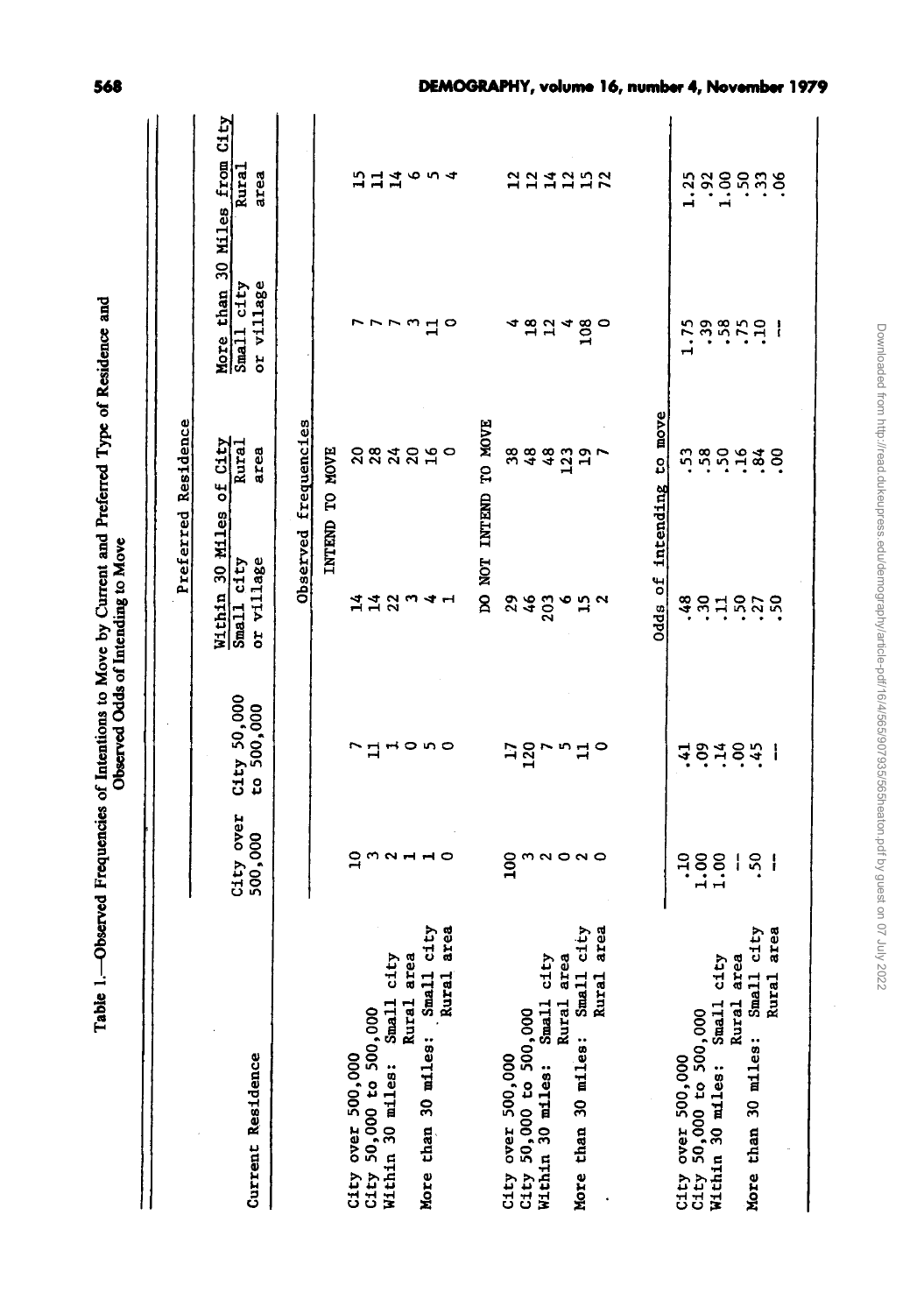#### **Preferences, Satisfaction, and the Intention to Move 569**

| Model |                                                             | Likelihood Ratio<br>Chi-Square | Degrees of<br>Freedom | Proba-<br>bility |
|-------|-------------------------------------------------------------|--------------------------------|-----------------------|------------------|
| ı.    | $(C)$ $(P)$ $(M)$                                           | 1547.96                        | 60                    | $-.001$          |
| 2.    | $(CP)$ (M)                                                  | 181.19                         | 32 <sup>a</sup>       | $\sim 001$       |
| 3.    | $(CP)$ $(CM)$                                               | 158.12                         | 27 <sup>a</sup>       | $\ddotsc 001$    |
| 4.    | $(CP)$ $(PM)$                                               | 147.37                         | 27 <sup>a</sup>       | $\sim 001$       |
| 5.    | $(CP)$ $(CM)$ $(PM)$                                        | 82.66                          | 22 <sup>a</sup>       | $\sim 001$       |
| 6.    | $(CP)$ $(L, M)$                                             | 43.04                          | 31 <sup>a</sup>       | 5.050            |
| 7.    | $(CP)$ $(L_2M)$                                             | 40.31                          | 30 <sup>a</sup>       | 5.050            |
|       | Comparison of Models                                        |                                |                       |                  |
| 8.    | 6 vs 2 (test for the effect of $(L,n)$ )                    | 138.15                         | 1                     | $\ddotsc 001$    |
| 9.    | 7 vs 6 (test for the effect of $(L_2M)$<br>net of $(L_1 M)$ | 2.73                           | 1                     | >.050            |

Table 2.-Log-linear Models of Association between Current (C) and Preferred (P) Residence, Intentions to Move (M), and Location ( $L_1$  or  $L_2$ ) in the Current-Preferred Classification

a--Three degrees of freedom are lost because the (CP) marginal contains three empty cells.

would not move, or were very unlikely to move, were coded as not intending to move.

#### RESULTS

## *Intentions to Move by Current and Preferred Type of Residence*

Table 1 reports the observed frequencies for a cross-classification of current residence by preferred residence by intentions to move, and the observed odds of intending to move. Restated, the problem is to identify differences in the odds of intending to move for various combinations of current and preferred residence. Table 2 compares various log-linear models which might describe the association among current (C) and preferred (P) residence, and intentions to move (M). (See Fienberg, 1977; Goodman, 1978, for a discussion of log-linear

models.) Model 1 illustrates that the hypothesis of simple independence does not fit the data. Much of the remaining association can be attributed to the fact that persons living in different types of places have different preferences independent of intentions to move (compare Model 2 with Model 1). Still, Model 2 does not provide an acceptable fit, indicating that intentions to move are associated with current and preferred residence. Models 3, 4 and 5 show that not all of this association can be attributed to either or both of the main effects of current and preferred residence on intentions to move. One might conclude at this stage that the three-way interaction (CPM) is necessary to account for the pattern of association in the table. That is equivalent to saying that unique combinations of current and preferred residence have different ratios of movers to nonmovers. The subsequent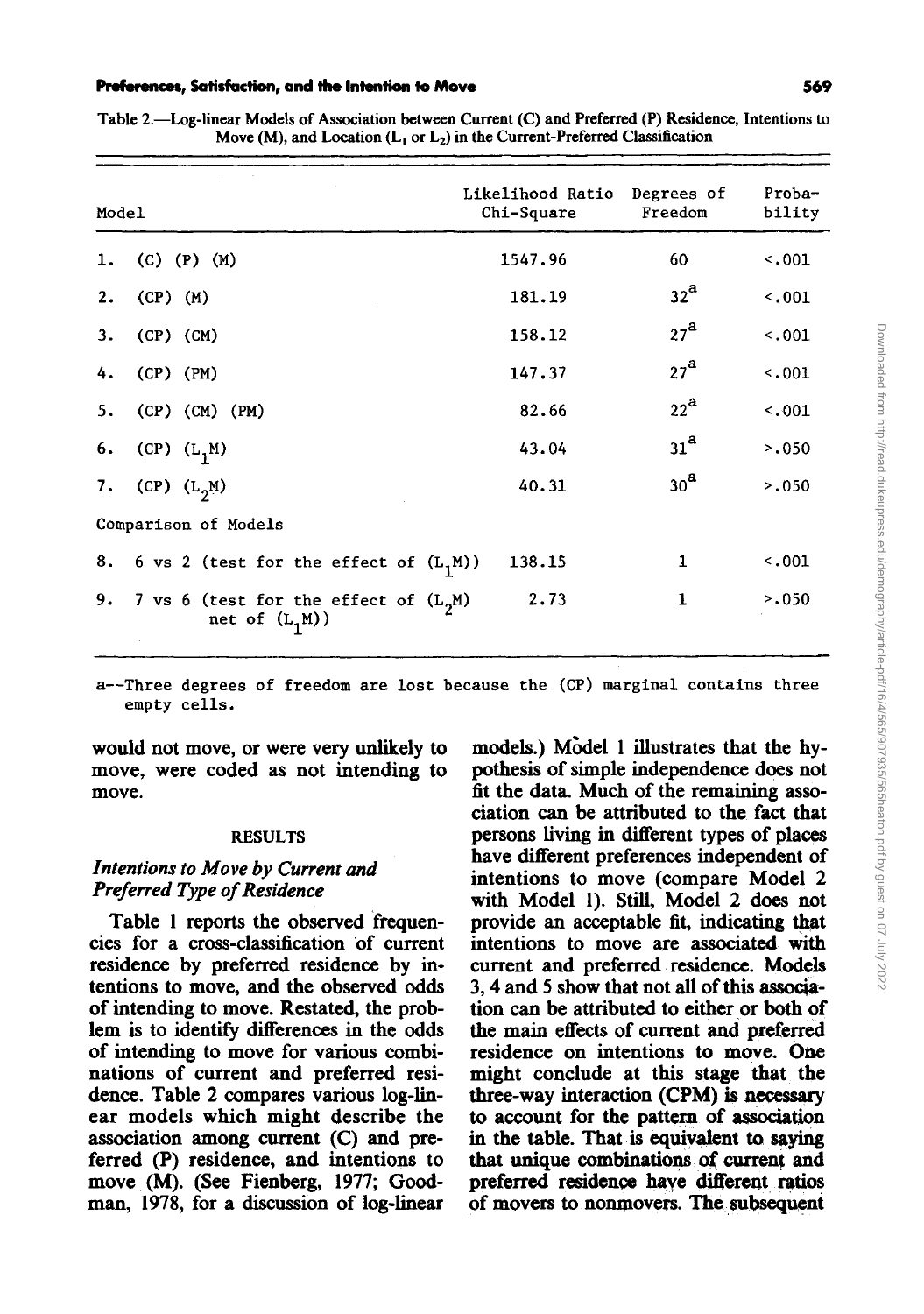| Community<br>Satisfaction | Correspondence<br>of Current and<br>Preferred Location | Expect<br>to Move<br>Yes<br>No |     | Odds of Expecting<br>to Move |  |
|---------------------------|--------------------------------------------------------|--------------------------------|-----|------------------------------|--|
|                           |                                                        |                                |     |                              |  |
| High                      | Yes                                                    | 49                             | 580 | .084                         |  |
|                           | Nο                                                     | 72                             | 225 | .320                         |  |
| Low                       | Yes                                                    | 29                             | 145 | .200                         |  |
|                           | No                                                     | 147                            | 183 | .803                         |  |

Table 3.---Odds of Expecting to Move by Preference Status and Community Satisfaction

analysis reported in Table 2 shows that a simpler interpretation can be given to the data.

From Table 1 we observe that people on the main diagonal are less likely to intend to move (odds =  $78/726 = .107$ ) than those off the diagonal (odds =  $219/408 = .537$ ). Using techniques described by Hauser (1978), a fourth variable  $(L_1)$  is introduced which is scored 0 for persons on the main diagonal and 1 for those whose current and preferred residence diverge. By specifying an association between this new variable and mobility intentions we obtain a model of quasi-independence (Model 6) which fits the data well while retaining several degrees of freedom. According to this model persons who have not achieved their preferences are five times more likely to intend to move than those who have (odds = .537/.107 = 5.02), but within these broad categories the particular configuration of current and preferred residence has no significant effect on intentions to move. In dividing the difference between Model 2 and Model 6 (see line 8) by the total association in Model 2, it is evident that 76.6 percent of the effect of combinations of current and preferred residence on intentions to move is due to the differencesin mobility intentions between those on or off the main diagonal. (See Blackwood and Carpenter, 1978, for an alternative interpretation of similar data.)

A continuing concern is the ability of preferences to predict the direction of p0 tential mobility. Are people who prefer

smaller places more likely to move there than those who prefer larger places? De long (1977) suggests the reverse is the case in Pennsylvania. Examining, with our data, the odds of moving for those preferring a smaller place  $(182/329)$  = .553) and a larger place  $(37/79 = .468)$ seems to show a slight tendency for a greater movement down the urban hierarchy. In Model 7 a revised variable,  $L<sub>2</sub>$ , is calculated, which allows persons above and below the diagonal to have different odds of intending to move. The comparison of Models 6 and 7 (line 9) indicates that this added information does not provide a significantly better fit, so we prefer Model 6 for its simplicity as well as its good fit.

## *Relationships between Preference Status, Community Satisfaction, and Intentions of Moving*

Does preference status, conceptualized as agreement or discrepancy between actual and preferred type of residence, influence the expectation of moving independent of community satisfaction? Data reported in Table 3 indicate that both preference status and community satisfaction influence the expectation of moving. Among persons who prefer their current type of residence and who are highly satisfied with their local community, only eight do expect to move for every one hundred who do not. In contrast, among the dissatisfied who prefer a different type of residence, for every eight who expect to move ten do not. Thus comparing the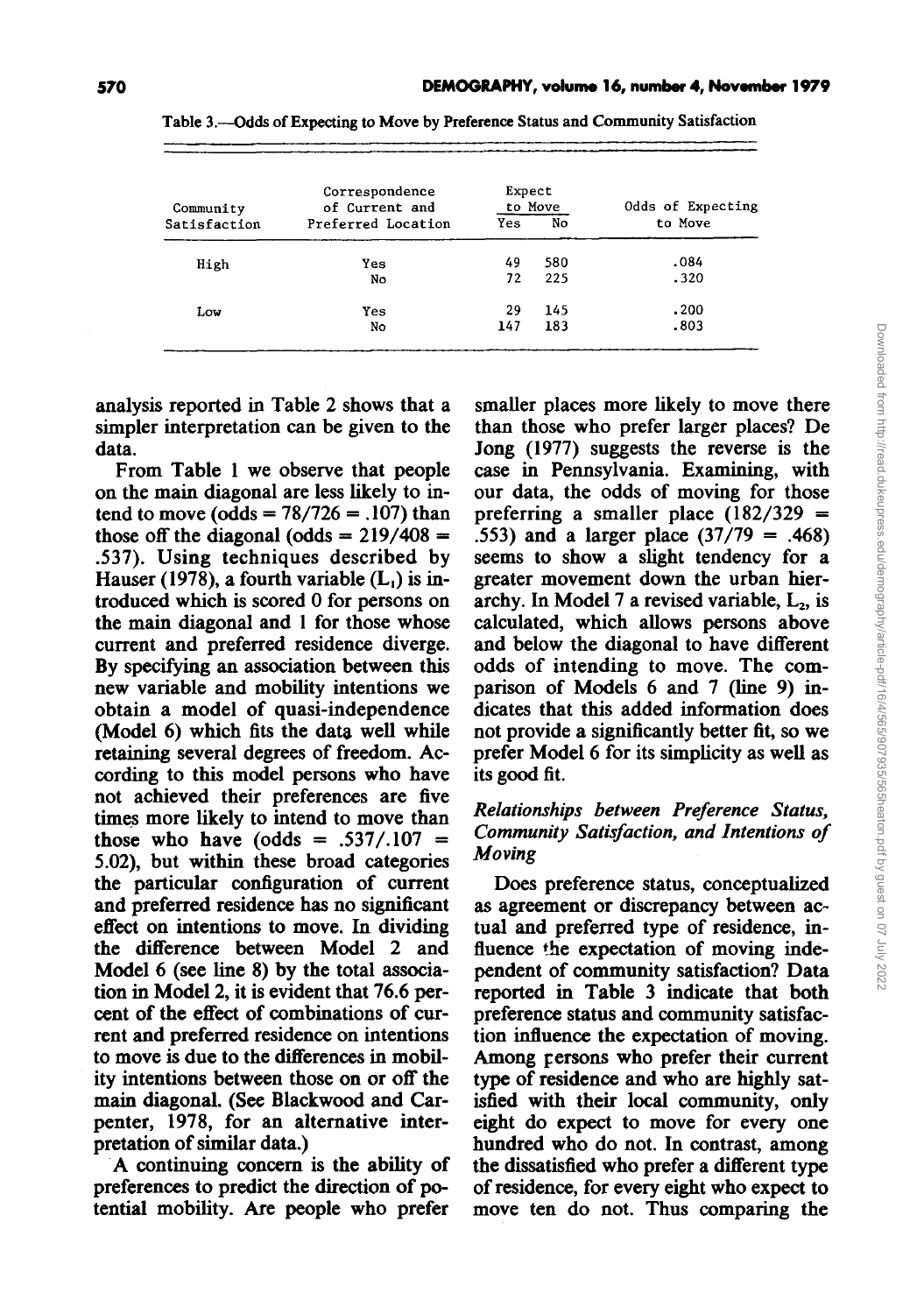## **Preferences, Satisfaction, and the Intention to Move 571**

most and the least adjusted groups, there is a striking ten-fold difference in the odds of expecting to move. Moreover, differentials between levels of preference status are larger than those between levels of community satisfaction.

More explicit tests for relationships among variables were carried out by fitting a saturated log-linear model to these data. The model indicates a positive association between community satisfaction and preference status (the additive effect parameter lambda = .302, standard error = .038) which illustrates that those who are satisfied with the community they live in are less likely to prefer one of a different size and location, and vice versa. The expectation of moving is negatively affected by community satisfaction (lambda  $= -0.223$ , standard error  $= 0.038$ ) and attainment of preference (lambda  $= -0.340$ , standard error  $=$  .038), with preference status having the larger effect. The threeway interaction, however, is not significant (lambda =  $-.007$ , standard error = .038). In sum, although preference status and satisfaction are highly correlated, the strong association between preference status and the expectation of moving remains when satisfaction is controlled.

## DISCUSSION

This paper explores the role of residential preferences in the evaluation of the intention to move out of the present community. People who prefer to live in a community having different size. or location characteristics than their present residence are five times more likely to intend to move than those who have attained their preferred type of residence. Within these two groups, however, the particular configuration of current and preferred residence seems to have little effect on the likelihood of intending to move. This finding justifies the creation of a simple dichotomous variable, preference status, contrasting these two groups. We argue that, like community satisfaction, preference status does influence intentions to move. Unlike community satisfaction,

however, it reflects a more direct awareness that other sizes of communities in different locations might be more desirable than the present residence. Results support this proposition. Community satisfaction and preference status are highly interrelated while each has an independent effect on intentions to move. Furthermore, the effect of preference status on mobility intentions is somewhat larger than that for community satisfaction.

Throughout this analysis we have neglected the link between migration intentions and migratory acts. Speare et al. (1974, p. 229) observed that not all who intend to move do so and not all movers originally intended to move. This, they add, does not diminish the appropriateness of their model of migratory processes as a sequential series of decisions. It is possible that the linkage between intended and actual mobility may be broken once the costs of the move are considered (Speare et aI., 1974, p. 183). Further, preferences probably play a lesser role in the choice of destination for unanticipated migration. We have indicated that persons appear to utilize size of place preferences in the formation of their migration intentions. One question which necessarily remains unanswered in this analysis is the degree to which the model containing preference status explains the variation in actual migration.

A second unresolved issue follows from this. If it is true that individuals tend to utilize size of place preferences in the decision to move, does the pattern of residential preferences allow us to say with any confidence what combination of locations will be chosen as destinations for these migrants? The recent inmigration to previously declining areas of the nonmetropolitan United States makes speculation on the affirmative side of this issue appealing. For example, Morrison and Wheeler (1976) suggest that the growth of these areas may be a partial consequence of the increasing freedom of people to select destinations which are not necessarily attractive as employment centers. Con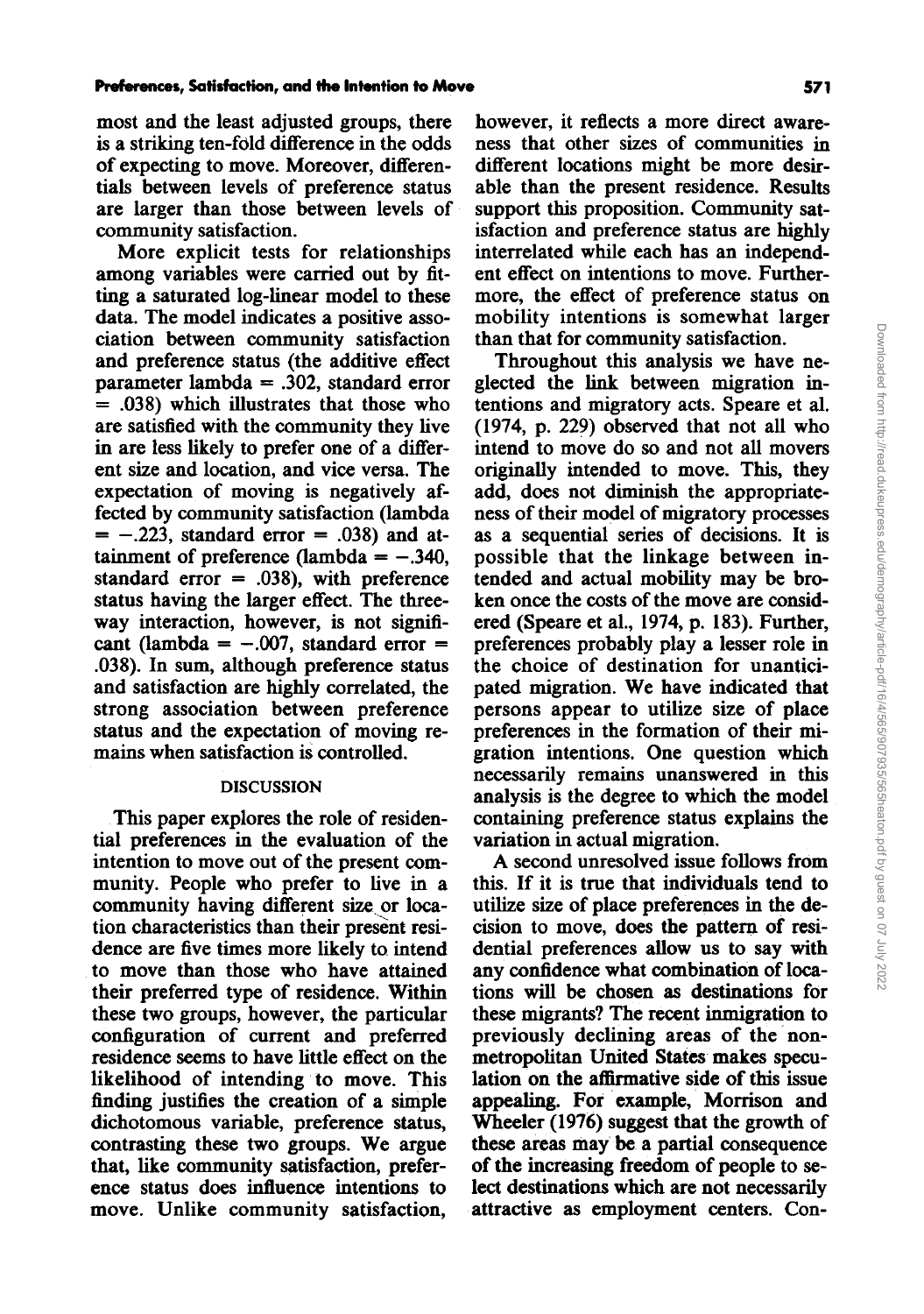sumption factors reflecting available recreation resources, low density, and community stability are envisioned as causing growth in these areas (Morrison and Wheeler, 1976, p. 21; McCarthy and Morrison, 1978).

In sum, research reported here implies that residential preferences play an important role in the decision to move and as such are relevant for population redistribution trends. The growing body of research, to which the present paper contributes, is beginning to reveal the complexity of the relationships between background factors, residential preferences, community satisfaction, migration intentions, and actual migration. Continuing in this vein will improve our theoretical and empirical understanding of population distribution and migration at a time when many assumptions in this field are being given new scrutiny and may also yield information of value to those wishing to take residential preferences into account in implementing public policy.

## ACKNOWLEDGMENTS

This research has been supported by the Economic Development Division, Economics, Statistics, and Cooperatives Service, U.S. Department of Agriculture, and by the College of Agricultural and Life 'Sciences, University of Wisconsin-Madison, through a cooperative agreement, as well as by Michigan Agricultural Experiment Station (Journal article #8583) and the College of Social Sciences, Michigan State University, and by the Center for the Study of Metropolitan Problems, NIMH. Analysis was aided by a Center for Population Research grant No. HD05876 to the Center for Demography and Ecology, University of Wisconsin-Madison, from the Center for Population Research of the National Institute of Child Health and Human Development. We also wish to thank Dennis Hogan and anonymous reviewers for comments on an earlier draft of this paper.

## REFERENCES

- Beale, Calvin. 1975. The Revival of Population Growth in Nonmetropolitan America. ERS-605. Washington, D.C.: Economic Research Service, Department of Agriculture.
- -, and Glenn V. Fuguitt. 1978. The New Pattern of Nonmetropolitan Population Change. Pp. 157-177 in Karl E. Taeuber, Larry L. Bumpass and James A. Sweet (eds.), Social Demography. New York: Academic Press.
- Blackwood, Larry G., and Edwin H. Carpenter. 1978. The Importance of Anti-Urbanism in Determining Residential Preferences and Migration Patterns. Rural Sociology 43:31-47.
- Brown, Lawrence, and E. G. Moore. 1970. Intra-Urban Migration Process: A Perspective. Geografiska Annaler, Series B. 52:1-13.
- Carpenter, Edwin H. 1977.The Potential for Population Dispersal: A Closer Look at Residential Location Preferences. Rural Sociology 42:352- 370.
- De Jong, Gordon F. 1974. Residential Preference Patterns and Population Redistribution. In Wilbur Zelinsky et al., Population Change and Redistribution in Nonmetropolitan Pennsylvania, 1940-1970. Report Submitted to the Center for Population Research, National Institutes of Health, Department of Health, Education and Welfare. Washington, D.C.
- --. 1977. Residential Preferences and Migration..Demography 14:169-178.
- Dillman, Don A., and Russell P. Dobash. 1972. Preferences for Community Living and Their Implications for Population Redistribution. Washington Agricultural Experiment Station, Bulletin 764. Pullman: Washington State University.
- Duncan, Greg, and Sandra Newman. 1975. People as Planners: The Fulfillment of Residential Mobility Expectations. Pp. 279-318 in Greg Duncan and James Morgan (eds.), Five Thousand American Families-Patterns of Economic Progress, Vol. 111. Ann Arbor, Michigan: Survey Research Center, University of Michigan.
- Fienberg, Stephen. 1977. The Analysis of Cross-Classified Categorical Data. Cambridge, Mass.: MIT Press.
- Fuguitt, Glenn V. 1977. Recent Trends in Nonmetropolitan Net Migration. Paper presented at the annual meetings of the American Association for the Advancement of Science, Denver, Colorado.
- --, and James J. Zuiches. 1975. Residential Preferences and Population Distribution. Demography 12:491-504.
- Goldstein, Sidney. 1977. Facets of Redistribution: Research Challenges and Opportunities. Demography 13:423-434.
- Goodman, Leo A. 1978. Analyzing Qualitative Categorical Data. Boston: Abt Associates.
- Hadden, Jeffrey K., and Joseph J. Barton. 1973. An